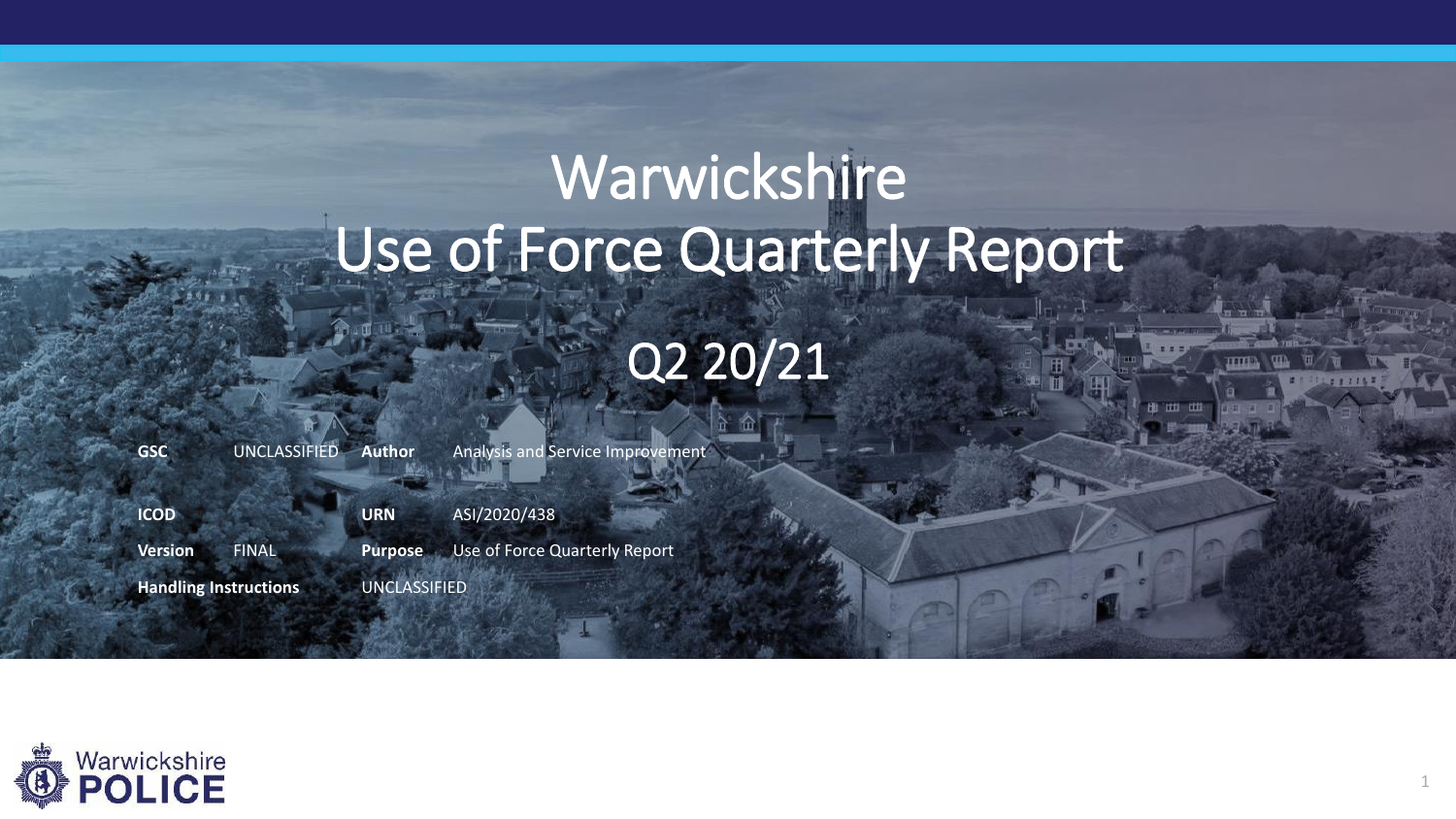

The proportion of attended incidents which resulted in Use of Force has increased in comparison to the previous Quarter.

The total number of Use of Force form submissions has increased since the previous Quarter.



**Number of Use of Force submissions - Monthly**

**Proportion of Use of Force by policing area**



| <b>Type of Force</b><br>$-$ Top 3 | Vol. | % Change on<br>prev. Quarter |
|-----------------------------------|------|------------------------------|
| <b>Tactical Communication</b>     | 193  | $+25%$                       |
| Non-compliant Handcuffing         | 157  | $+11%$                       |
| <b>Compliant Handcuffing</b>      | 127  | $-19%$                       |

| <b>Reason for Use of</b><br>Force $-$ Top 3 | Vol. | % Change on<br>prev. Quarter |
|---------------------------------------------|------|------------------------------|
| <b>Effect Arrest</b>                        | 180  | $+20%$                       |
| <b>Protect Self</b>                         | 120  | +6%                          |
| Protect Other Officer(s)                    | 107  | 10L                          |

**Proportion of Use of Force by years in service**



**86 on-duty assaults on Officers, a 19% (n=14) increase on the previous Quarter.**

Narwickshire

**29 (40%) resulted in injury, a 16% (n=4) increase on the previous Quarter**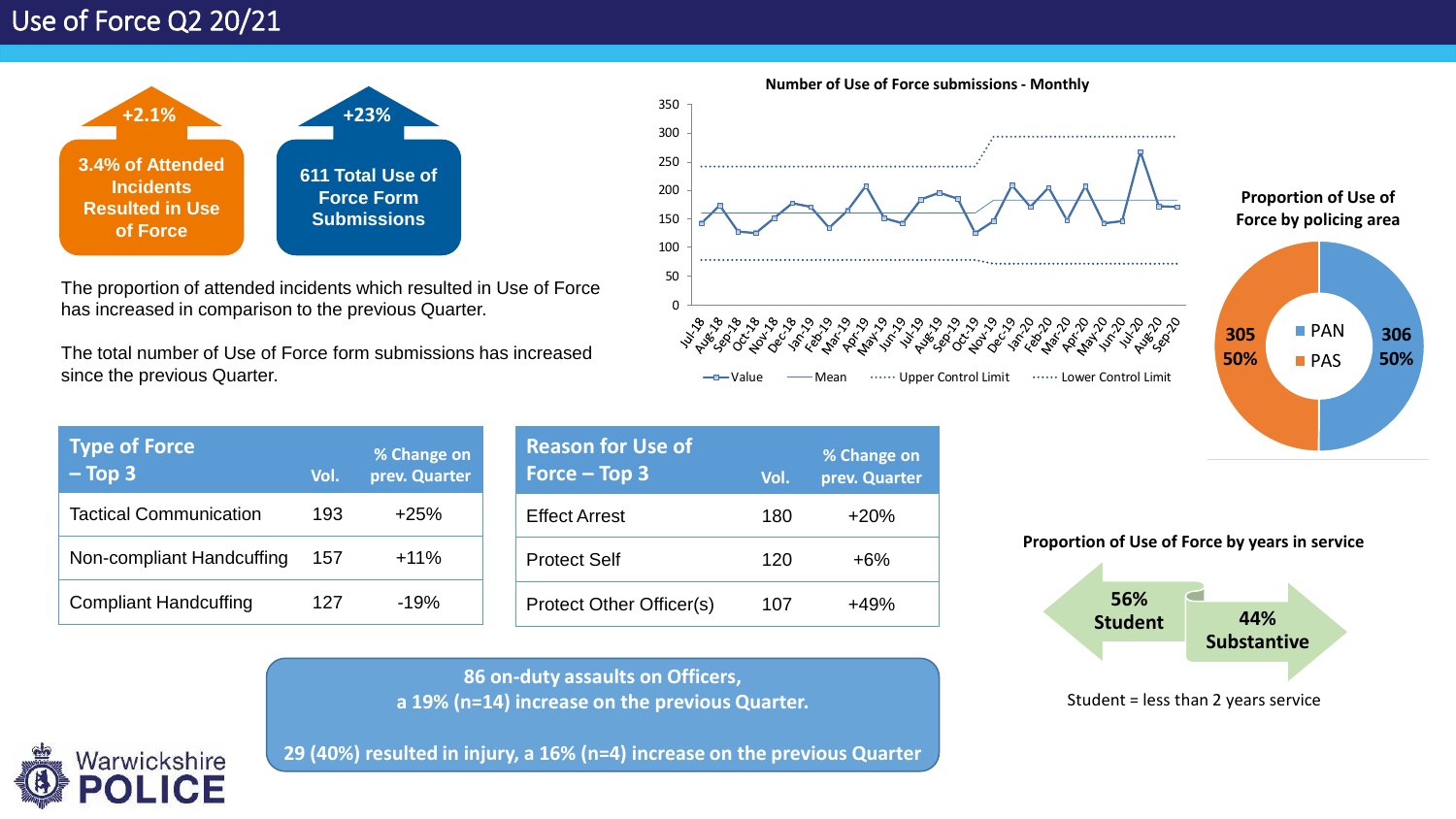**Crime incidents** consistently remain the highest proportion of incidents where Use of Force is applied. This is also the case in both policing areas.

**Crime incidents** also showed the largest increase in volume, with a 19% (22) increase on the previous Quarter and a 25% (27) increase on the same Quarter in the previous year.



|                             | Q2 18/19    | Q3 18/19       | Q4 18/19       | Q1 19/20       | Q2 19/20       | Q3 19/20       | Q4 19/20       | Q1 20/21    | Q2 20/21       |
|-----------------------------|-------------|----------------|----------------|----------------|----------------|----------------|----------------|-------------|----------------|
| Crime                       | 108         | 102            | 111            | 114            | 108            | 113            | 123            | 113         | 135            |
| Assault                     | 62          | 63             | 49             | 54             | 62             | 64             | 63             | 75          | 85             |
| <b>Domestic</b>             | 65          | 61             | 68             | 89             | 87             | 77             | 64             | 62          | 79             |
| <b>Public Order</b>         | 64          | 66             | 84             | 82             | 81             | 56             | 49             | 47          | 67             |
| <b>Detain Mental Health</b> | 28          | 35             | 41             | 19             | 50             | 31             | 54             | 35          | 52             |
| Other                       | 24          | 34             | 27             | 41             | 50             | 23             | 53             | 40          | 49             |
| Firearms                    | 25          | 21             | 19             | 23             | 46             | 40             | 36             | 43          | 44             |
| Traffic                     | 32          | 21             | 20             | 40             | 34             | 26             | 34             | 36          | 42             |
| Custody                     | 13          | 16             | 19             | 15             | 12             | 20             | 27             | 16          | 21             |
| Warrant                     | 12          | 22             | 20             | 14             | 18             | 12             | 11             | 15          | 13             |
| <b>Suspicious Person</b>    | 7           | 6              | 6              | 8              | 7              | 12             | 7              | 9           | 10             |
| Cell Entry / Exit           | 4           | $\overline{2}$ | 3              |                | 6              | 2              | $\overline{2}$ | 3           | 9              |
| <b>Sexual Offences</b>      | 0           | 4              | 1              |                | 5              | $\overline{5}$ | 1              |             | 3              |
| Alarm                       | 1           | $\overline{2}$ | $\overline{2}$ | $\mathbf 0$    | $\mathbf 0$    | $\mathbf 0$    | 0              | 0           |                |
| Hostage                     | 0           | $\overline{0}$ | 0              | $\overline{0}$ | $\overline{0}$ | $\mathbf 0$    | 0              | $\mathbf 0$ | 1              |
| <b>Football Duty</b>        | $\mathbf 0$ | $\overline{0}$ | 0              | 0              | $\overline{0}$ | $\mathbf 0$    | 0              |             | $\overline{0}$ |

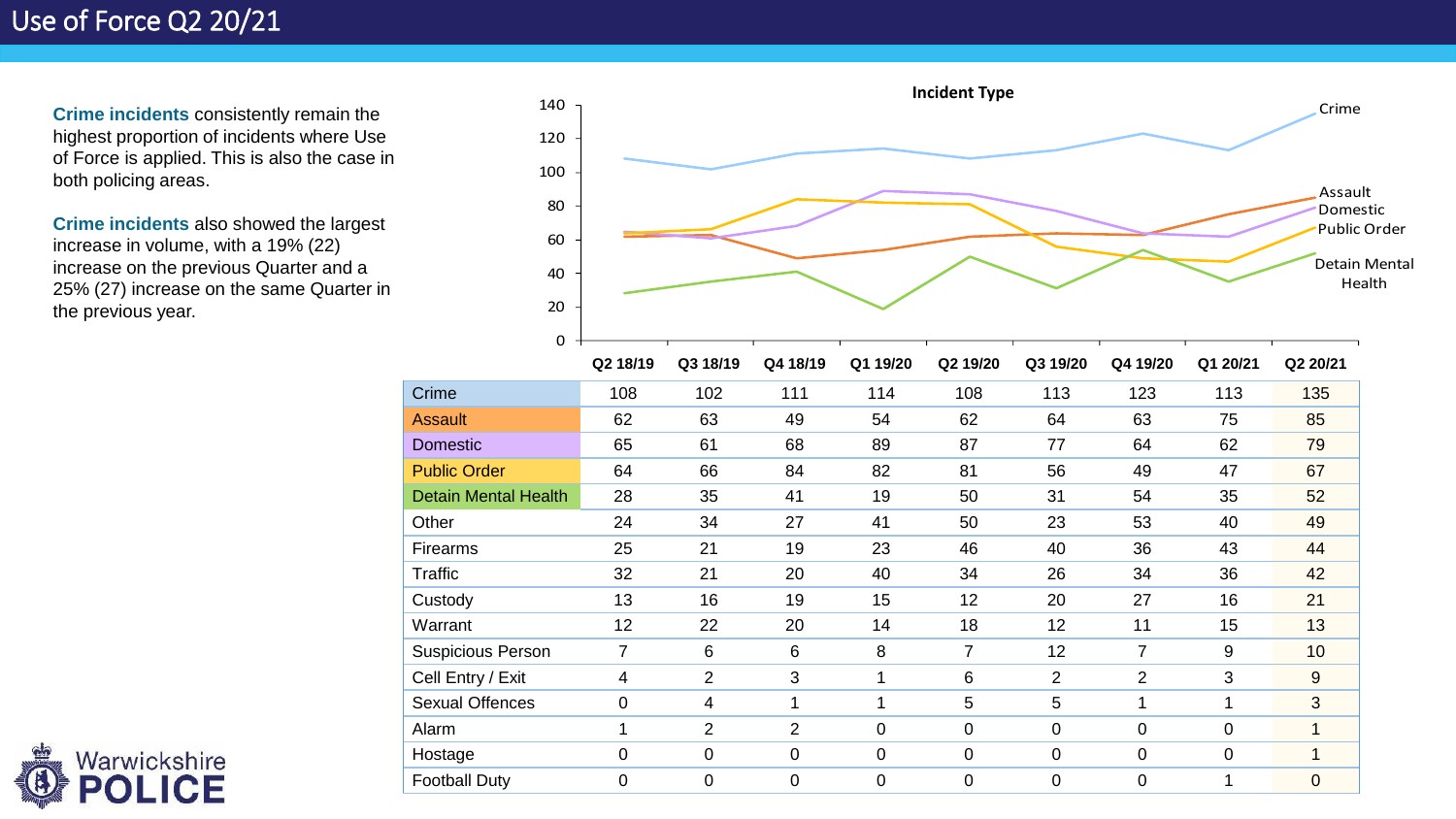**Effect Arrest continues to drive volumes** of Use of Force. This is also reflected across both policing areas.

**Protect Other Officer(s)** showed the largest increase in volume, with a 49% (35) increase on the previous Quarter and a 30% (25) increase on the same Quarter in the previous year.



|                                       | Q2 18/19 | Q3 18/19 | Q4 18/19 | Q1 19/20       | Q2 19/20 | Q3 19/20 | Q4 19/20 | Q1 20/21 | Q2 20/21 |
|---------------------------------------|----------|----------|----------|----------------|----------|----------|----------|----------|----------|
| <b>Effect Arrest</b>                  | 167      | 162      | 166      | 208            | 186      | 171      | 148      | 150      | 180      |
| <b>Protect Self</b>                   | 76       | 87       | 83       | 81             | 107      | 97       | 107      | 113      | 120      |
| Protect other officer(s)              | 66       | 61       | 85       | 62             | 82       | 75       | 77       | 72       | 107      |
| <b>Protect Subject</b>                | 37       | 39       | 35       | 30             | 68       | 39       | 69       | 41       | 59       |
| <b>Prevent Escape</b>                 | 31       | 24       | 28       | 40             | 44       | 36       | 43       | 46       | 55       |
| <b>Effect Search</b>                  | 20       | 19       | 21       | 22             | 10       | 18       | 21       | 25       | 28       |
| <b>Protect Public</b>                 | 23       | 21       | 16       | 29             | 31       | 23       | 28       | 20       | 25       |
| <b>Prevent Offence</b>                | 4        | 13       | 4        | 10             | 10       | 3        | 10       | 6        | 14       |
| Other                                 | 5        | 6        | 6        | 5              | 9        | 4        | 4        | 4        | 10       |
| Protect Secure Property /<br>Evidence | 4        | 3        | 12       | $\overline{2}$ | 8        | 8        | 2        | 8        | 9        |
| <b>MOE</b>                            | 12       | 20       | 14       | 12             | 11       | 7        | 15       | 10       | 4        |
| Fingerprint                           | $\Omega$ | 0        | 0        | $\overline{0}$ | 0        | 0        | 0        |          | 0        |

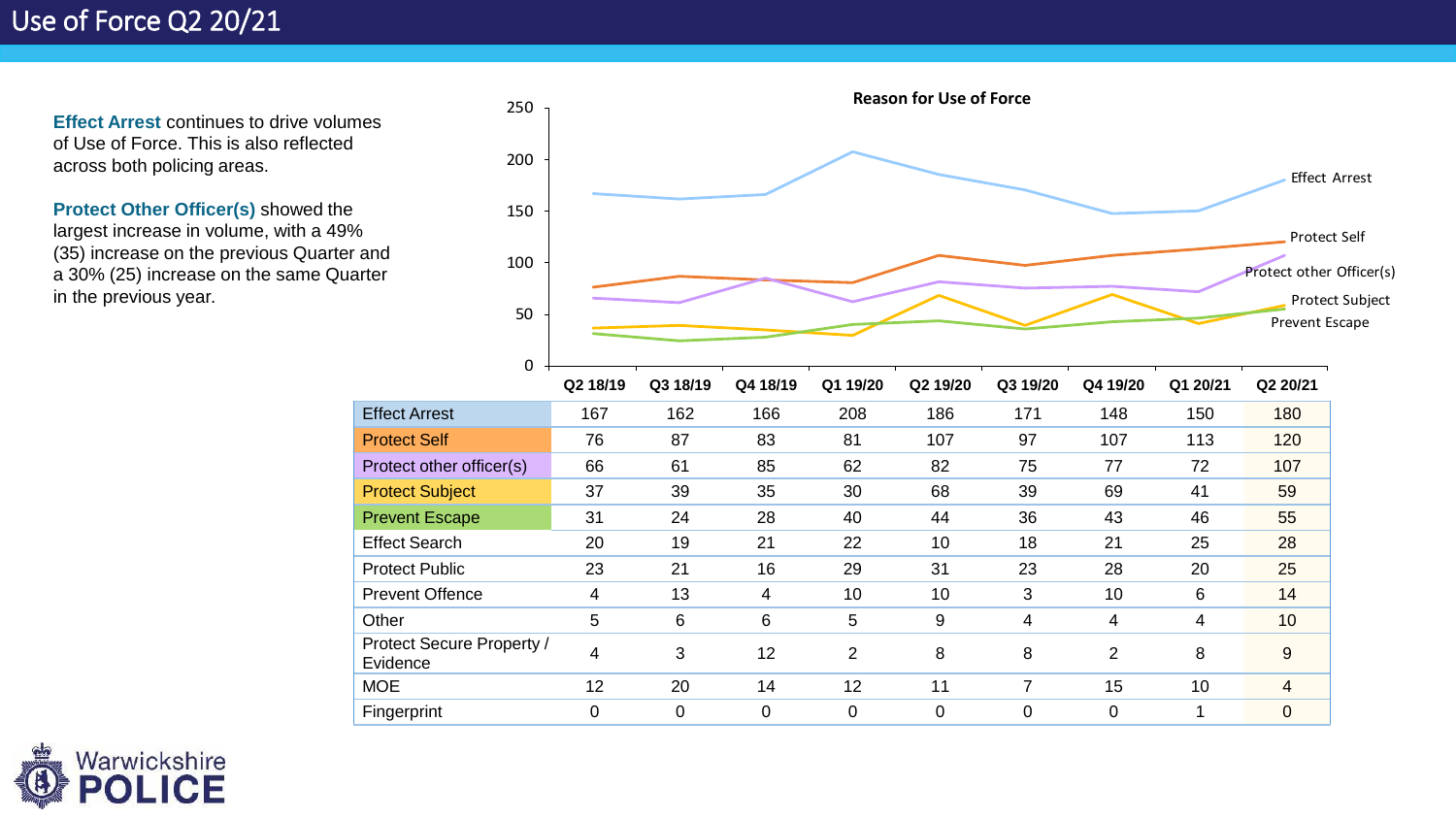**General Struggle** and **Compliant** made up the largest proportion of suspect conduct. This is also reflected across both policing areas.

**General Struggle** showed the largest increase in volume, with a 59% (73) increase on the previous Quarter and a 11% (19) increase on the same Quarter in the previous year.



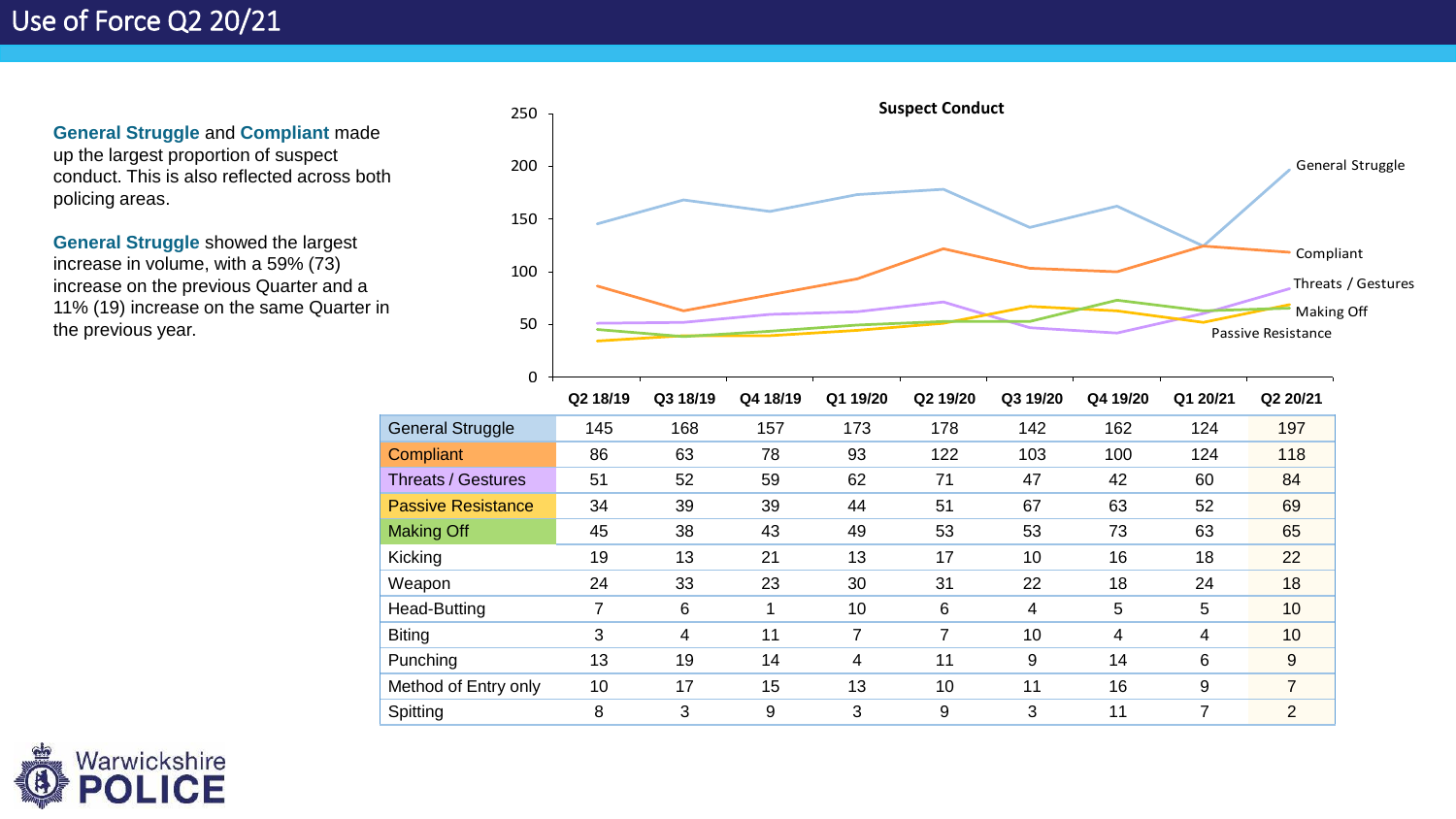Use of Force forms with a Disability Marker applied equated to 16% of total forms submitted, a similar proportion to the previous quarter (14%).

'Mental Health Condition' continues to drive volumes of Disability Markers.

| <b>Perceived</b><br><b>Disability of</b><br><b>Suspect</b> | Vol. | $\sqrt{8}$ (out of<br>total UoF<br>forms) |
|------------------------------------------------------------|------|-------------------------------------------|
| <b>Mental Health</b>                                       | 78   | 13%                                       |
| Physical                                                   | 10   | 2%                                        |
| Other                                                      | 6    | 1%                                        |
| Learning                                                   | 3    | 0%                                        |
| Total                                                      | 97   | 16%                                       |

Gender breakdown remains stable, with 81% of Use of Force forms listing a male suspect.



**Perceived Gender of Suspect 119 19% 492 81% Female** ■ Male

As individual suspects cannot be identified, it is only possible to report on ethnicity listed on each Use of Force form submitted, not the ethnicity of distinct suspects. Census information is provided, however is not currently possible to identify if the suspects represent the demographic breakdown of the policing area, so the following should be treated with caution.

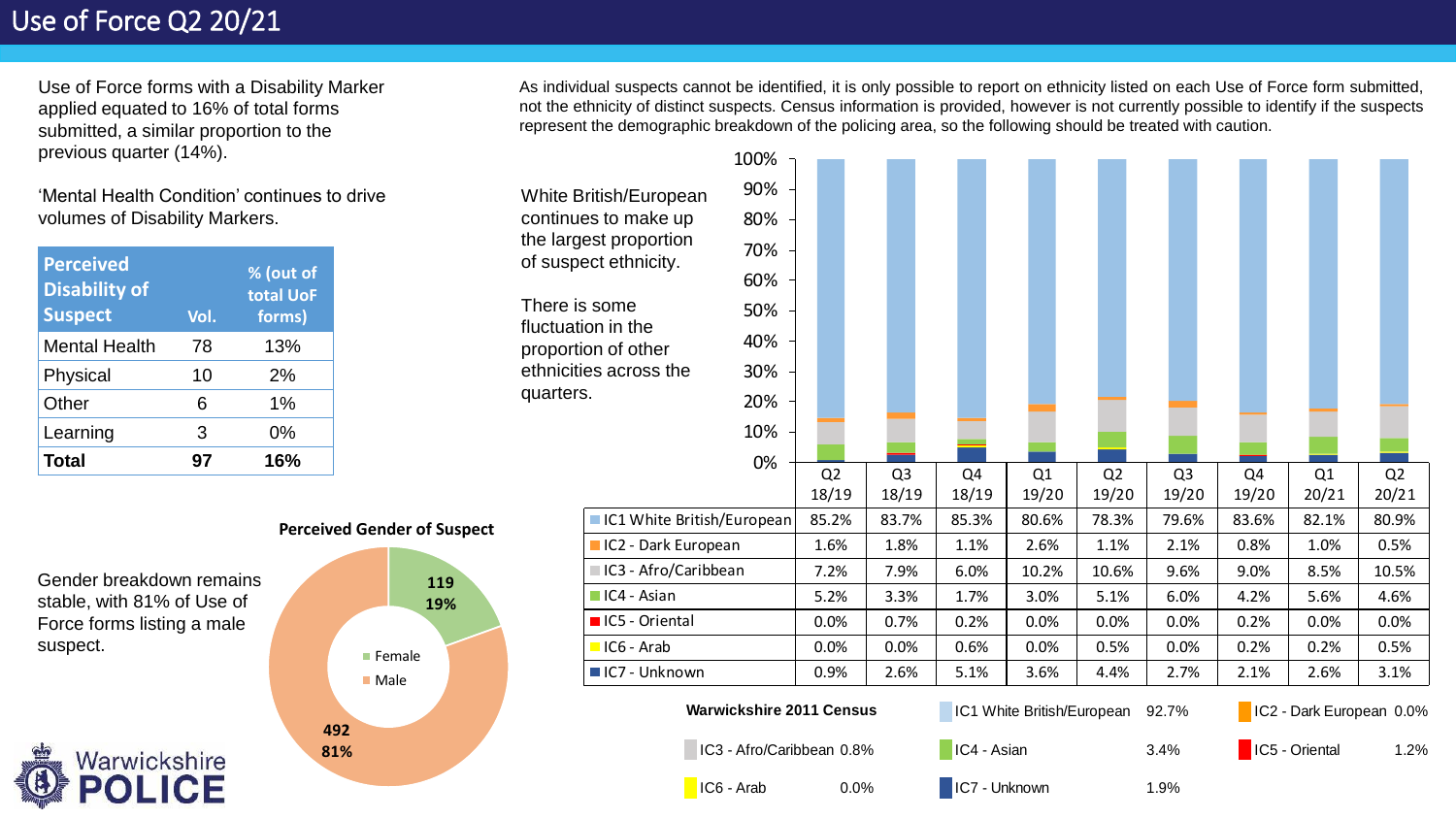The following refers to Use of Force forms with an incident reference listed, which was used to track **multiple form submissions** per incident and **compliance**\* rates.

Average number of form submissions per incident was 1

In instances where there were multiple form submissions for a single incident, on average this was 2 forms per incident

| <b>Incident Type</b><br>Listed in order of<br><b>Compliance Rate</b> | % of incidents that<br>had correct no. of<br>forms submitted*<br>(Compliance Rate) | % of incidents<br>that had<br>multiple<br>submissions |  |  |  |
|----------------------------------------------------------------------|------------------------------------------------------------------------------------|-------------------------------------------------------|--|--|--|
| <b>Traffic</b>                                                       | 86%                                                                                | 43%                                                   |  |  |  |
| <b>Assault</b>                                                       | 71%                                                                                | 53%                                                   |  |  |  |
| <b>Firearms</b>                                                      | 60%                                                                                | 20%                                                   |  |  |  |
| Crime                                                                | 59%                                                                                | 15%                                                   |  |  |  |
| <b>Public Order</b>                                                  | 56%                                                                                | 25%                                                   |  |  |  |
| <b>Detain Mental Health</b>                                          | 50%                                                                                | 22%                                                   |  |  |  |
| Domestic                                                             | 43%                                                                                | 29%                                                   |  |  |  |

Note: Incident types with low sample volumes (<5) are not displayed

The overall compliance rate was 61%. There is some fluctuation between the Quarters, with compliance ranging between 61%-70% over the last 15 months.

Differences in the rate of multiple submissions and compliance between incident types indicates the suspect ethnicity proportions to be treated with caution (as this reports on ethnicity listed on each Use of Force form submitted).

Traffic and Firearms incidents continue to show higher compliance rates than other incident types. These incident types consistently have a higher proportion of Afro/Caribbean and Asian suspects than the average across all incident types.



**Compliance Trend**

\*based on quoted number of Officers present who used force (each Officer who used force is required to submit a form)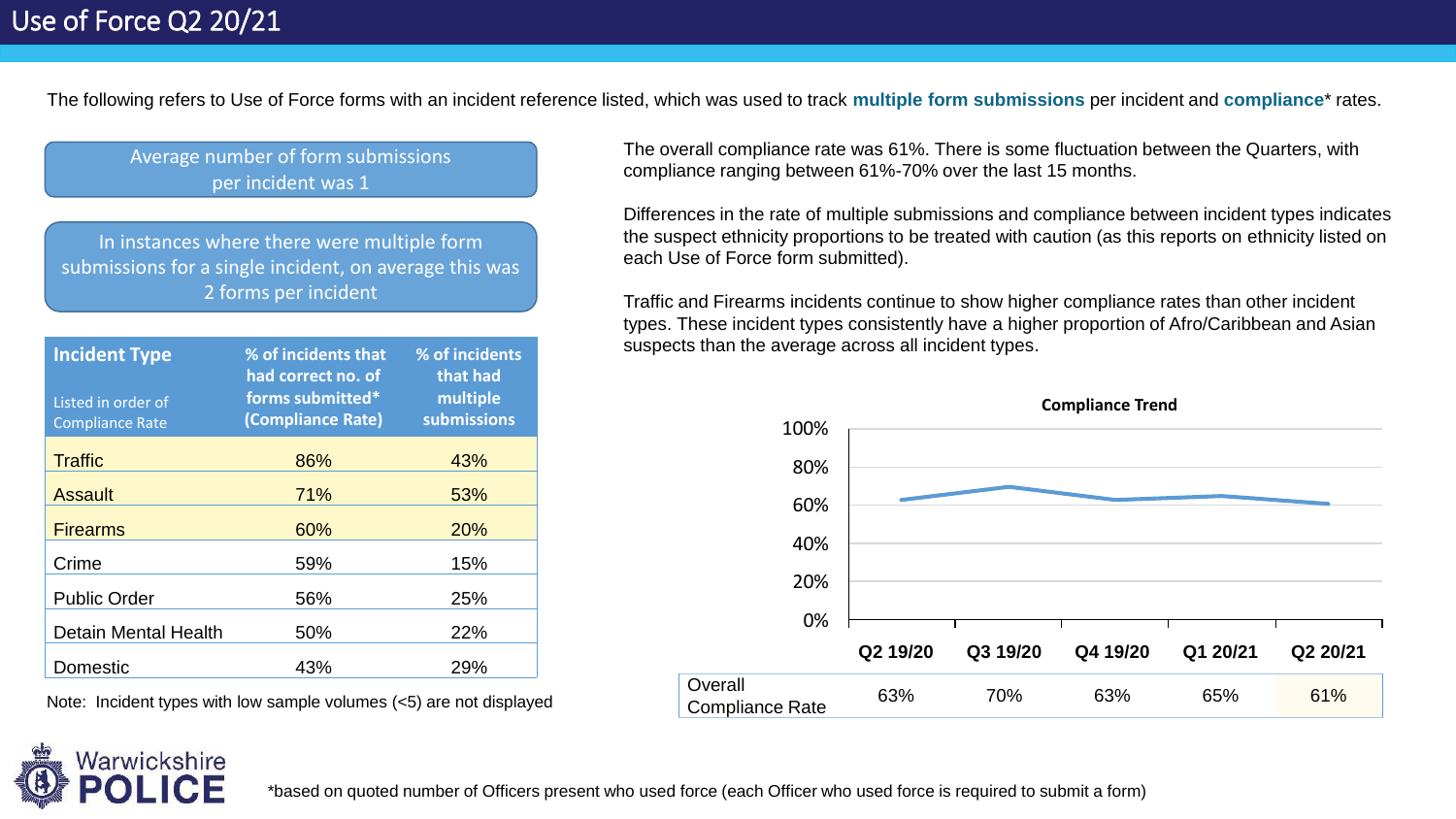Total of **52** types of **Taser tactics, a 37**% increase on the previous quarter

The distribution of Taser tactics has remained relatively stable across the quarters.

'Red Dot' remains the most used tactic, making up 40% of Taser tactics in Q2 20/21.



|          | <b>Red Dot</b> | <b>Drawn</b> | <b>Fired</b> | <b>Aimed</b> | <b>Arced</b> | <b>Grand Total</b> |
|----------|----------------|--------------|--------------|--------------|--------------|--------------------|
| Q3 19/20 | 20             |              |              | 6            |              | 39                 |
| Q4 19/20 | 24             | 13           | 6            |              |              | 46                 |
| Q1 20/21 | 20             | 9            | 3            | 6            |              | 38                 |
| Q2 20/21 | 21             | 15           | 6            | 10           |              | 52                 |
| Total    | 85             | 48           | 17           | 24           |              | 175                |